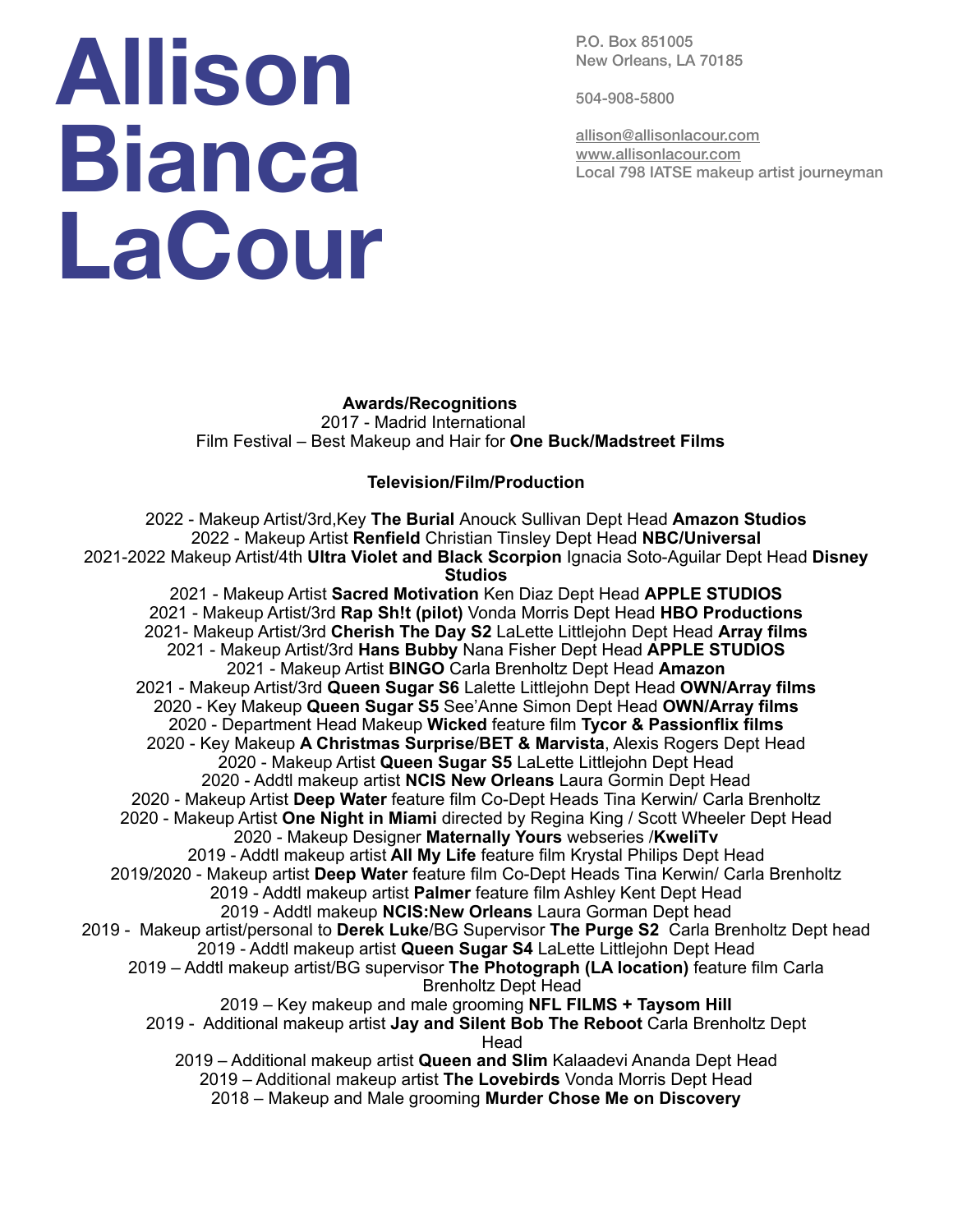2018 – Key Makeup and Male Grooming Red Bull x Anthony Davis 2018 – additional makeup artist **The Purge** (tv series) , Carla Brenholtz Dept Head 2018 – Key Makeup **Ebenezer** 53 Sundays 2018 – Key Makeup **Starbucks** commercial **Studio Tendril** 2018 – Key Makeup **A day in New Orleans with Lance Gross Essence Music Festival Promo** 2018 – Key Makeup **NCAA documentary** 2018 – additional makeup artist **Untitled** feature film, Ashley Treadaway Dept Head 2018 – additional makeup artist **The Stand In** feature film, Natalie Johnson Dept Head 2017 – Assistant Makeup **Cut Throat City** feature Film, Karri Farris Dept Head 2017 – Key Makeup/Prosthetics on **Cooper Manning** for **FOX SPORTS The Manning Hour** 2017 – Key Makeup **Weightwatcher**'s Live Fully 2017 – Key Makeup on **Regine Chassagne Arcade Fire**'s Electric Blue Video 2016 – Key Makeup (Anthony Mackie) – **Super Heroes: Decoded** feature film **Warrior Poets** 2016 – Body Paint artist – **GOLD** – independent feature film 2016 – Key Makeup – **Clementine's World** – Feature Film 2016 – Key Makeup – Brookshire's/Super Food's Heroe's Run Commercial – Gremillion and Pou (Shreveport, LA) 2016 – 2nd Makeup Artist for **Welcome to Willits,** feature, Alexis Rogers Dept head 2016 - Key Makeup –Brookshire's Commercial – Gremillion and Pou (Tyler, Tx) 2015 – Assistant Makeup Artist to **Sir John** for Beyonce's **Lemonade** – Parkwood **Entertainment** 2015 – Key Makeup - Brookshire's Commercial – Gremillion and Pou (Tyler, Tx) 2015 - Key Makeup – Music Video for **Eddy Lover "Todo O Nada"** 2015 – Key Makeup - Deleon Tequila commercial/interview spots 2015 – Key Makeup/SFX for **Saltz**, the movie, 2015 – Key Makeup , Brookshire's commercial "Falling prices" 2015 – 2nd Add Makeup artist for **Free State of Jones** , Nikoletta Skarlatos, Dept Head 2015 – Key Makeup –Gleim Commercials, director Hilton Carter 2015 - Key Makeup / SFX for Feature Film '**ONE BUCK'** 2015 – Key Makeup for **Careerbuilder**.com shorts 2014 - Key Makeup for Brookshire's "The Letter" 2014 - Key Makeup for **Marriott** Love Travels AA Campaign 2014 – Key Makeup for Political Action Commercial – Vance McCallister for congress 2014 – WGN's **Salem** 1st Season – Additional makeup artist- background. Corpse/Dirt (7 episodes) , Deborah Larson, dept head 2014 – Key Makeup - Political Action Commercial for the Senate Conservatives Action committee, Mississippi 2014 – **NBA ALL STAR** – official makeup team – NBA Entertainment- Makeup artist 2013 – Lexus National Leadership conference 2013 – *Key Makeup* -Boeing Interview at NASA / produced by Inhance Studios 2013 – Trouble with going somewhere Series (Web series) – Key Makeup n+ Male Grooming 2013 – Bossier Boardwalk Outlet Mall Commercial – produced by Gabello Studios – Key Makeup + Male Grooming 2013 – Russell Athletics catalog/web/ ad campaign–key Makeup + Male Grooming 2013 – Cotton 24 hr fashion show produced by People – assistant to Deshawn Hatcher 2013 - Houghton Mifflin Harcourt – St. Lucie's early childhood development commercial